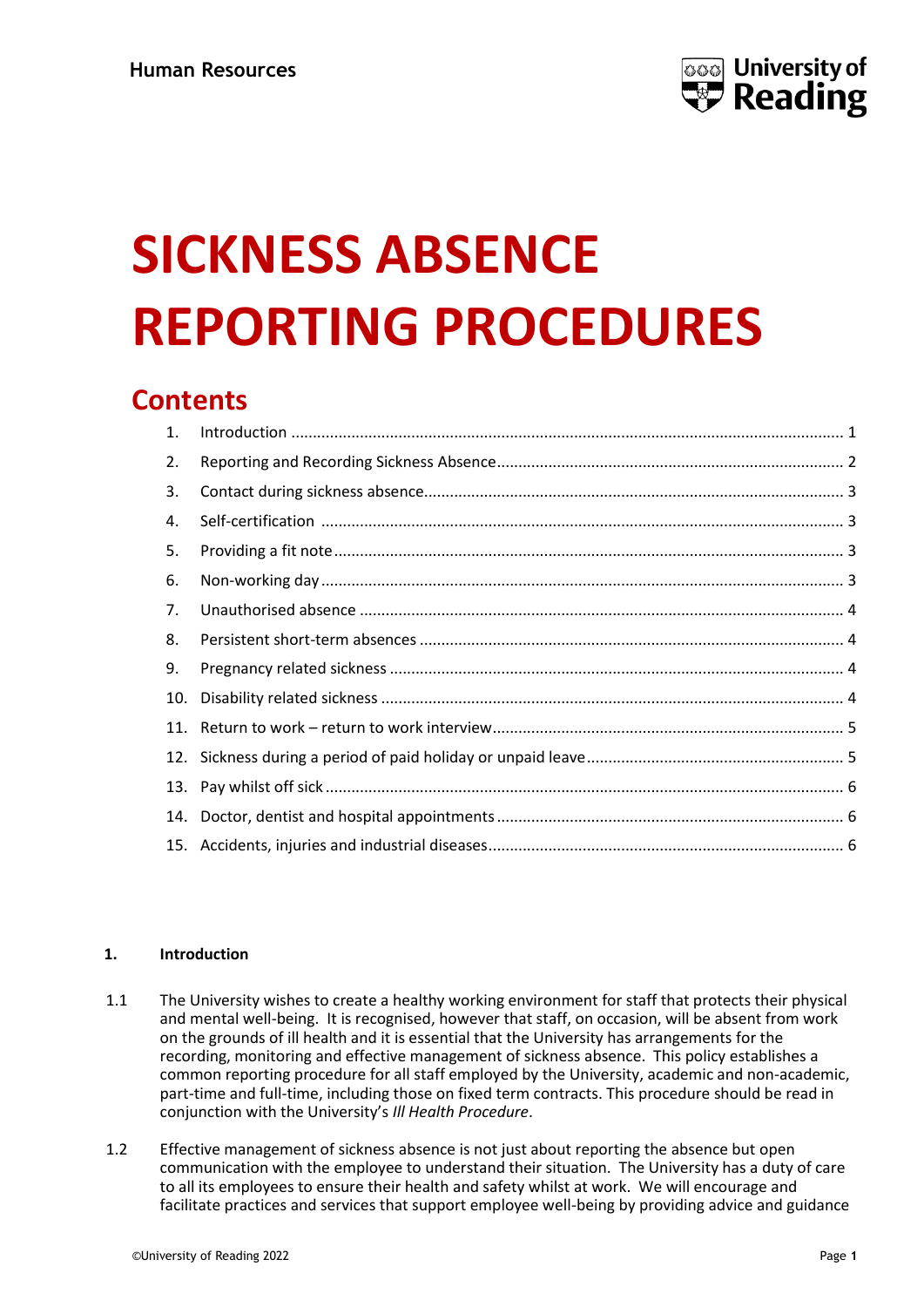through Line Manager, Employee Assistance Programme (EAP), Occupational Health and Counselling.

- 1.3 "Sickness" is defined as incapacity to carry out duties and responsibilities which the employee is contractually obliged to do because of their own illness or accident.
- 1.4 The Sickness Absence Reporting Procedure provides information for all employees on how to report their sickness absence to their line managers. Failure to follow the sickness absence reporting procedure may lead to action under the University's *Disciplinary Procedure*.
- 1.5 Each School and Function should have a designated person to whom absence is reported for recording purposes and in the majority of instances this will be the line manager.

# <span id="page-1-0"></span>**2. Reporting and Recording Sickness Absence**

- 2.1 It is the responsibility of individual line managers to ensure that all of their staff understand and follow the absence reporting procedure.
- 2.2 The line manager will need to complete a Sickness form USP1 on day one of a member of staff informing them of their absence and send to Payroll (it can be emailed t[o payroll@reading.ac.uk\)](mailto:payroll@reading.ac.uk), to ensure that the absence is recorded on the payroll system. When the member of staff has returned to work the line manager needs to complete another USP1 form with the return date stated.
- 2.3 Where a member of staff is unable to attend work due to unforeseen circumstances, the member of staff is required to contact his / her line manager or designated person to whom absence is reported for recording purposes on the first day of absence before or as close to his / her start time as possible, and certainly prior to any formal commitments for the day. This should not normally be later than one hour after their normal commencement time.
- 2.4 If a member of staff is in a customer facing role or they are required to start work early, then local arrangements may require a slightly different process for reporting the first day of sickness absence.
- 2.5 During the call the member of staff should explain:
	- a. Why they are unable to come to work;
	- b. How long they think the sickness absence might last;
	- c. What action they are taking to mitigate the effects of the illness, e.g. visiting the doctor;
	- d. Where they can be contacted during the day should their line manager need to get in touch with them;
	- e. Any outstanding or urgent work that needs to be dealt with.
- 2.6 It is expected that in the majority of cases contact will be made by telephone, however, it is recognised that on occasions this may not be possible. It is not acceptable to leave messages reporting absence with other members of staff who are not responsible for absence reporting.
- 2.7 Only in exceptional circumstances should a relative or friend telephone if the member of staff is not able to do so him/herself and should contact the member of staffs line manager. It is not acceptable to leave messages reporting absence with anyone else.
- 2.8 Where a situation occurs whilst a member of staff is at work, and the employee needs to leave work to deal with it, he/she should inform his/her line manager and seek permission to leave work. The manager should make a note of this period of absence and record as appropriate.
- 2.9 This procedure must be followed where an individual is scheduled to work from home or other locations, other than University premises, on a certain day, or they are due to attend an external training course.
- 2.10 Staff on secondment or sabbatical should also inform their line manager of any period of sickness in accordance with this procedure.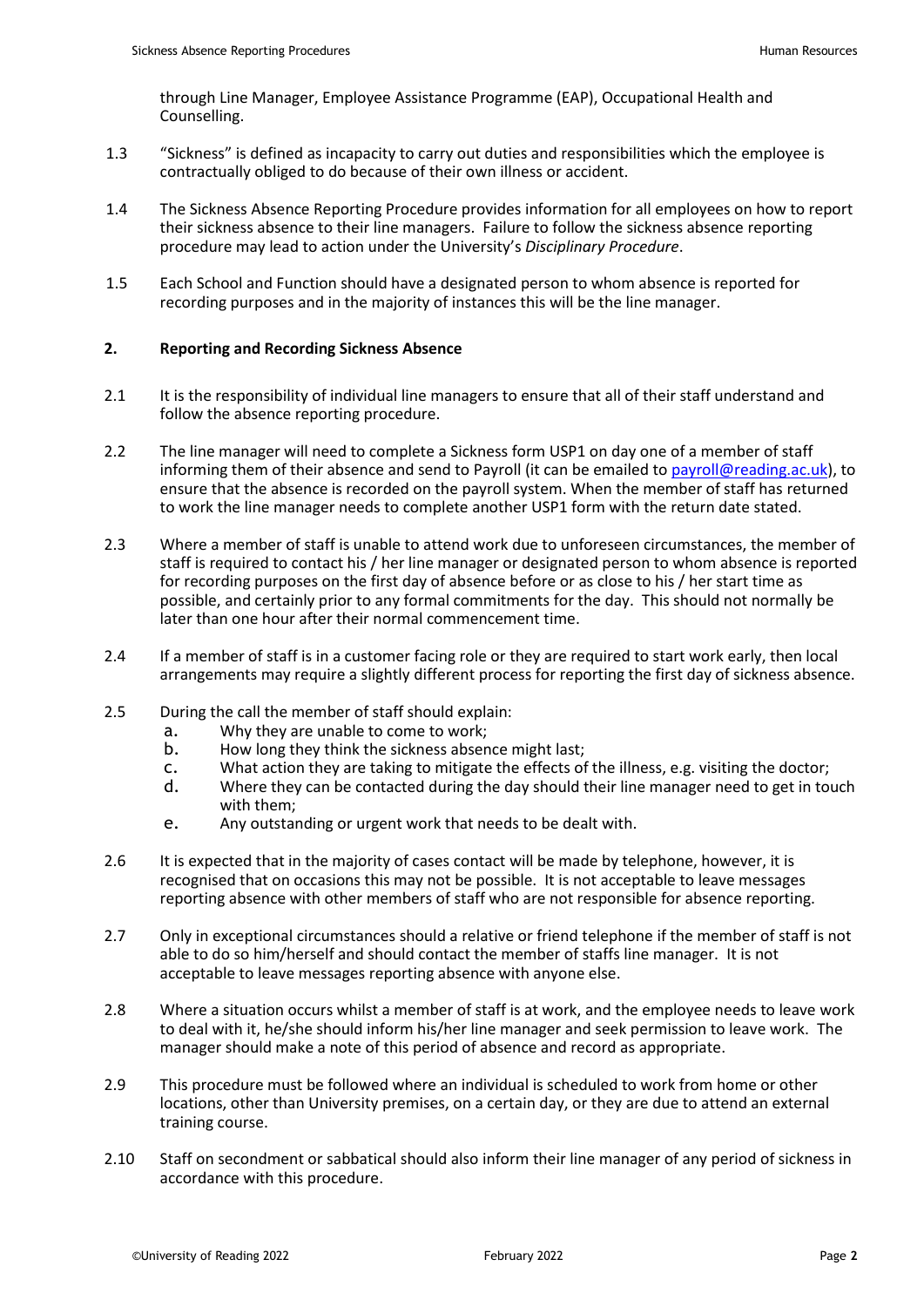# <span id="page-2-0"></span>**3. Contact during sickness absence**

- 3.1 All members of staff are expected to maintain contact with their line manager during their sickness absence at an appropriate frequency, agreed with their manager, to update the line manager on the expected return to work date.
- 3.2 Where the absence is not covered by a fit note, the member of staff would be expected to be in contact their line manager on a regular basis, this will be discussed and understood by both parties.
- 3.3 Where the sickness absence is likely to be long-term, the line manager must ensure that they maintain contact with the member of staff during the period of sickness absence to show concern for their well-being and to encourage them to return to work as soon as they are fit.
- 3.4 Where the sickness occurs overseas, whether the employee is on leave and does not expect to return to work on the agreed date or whether the employee is away on business, they are still expected to keep in regular contact with their manager to keep them updated on their sickness absence and expected return to work.
- 3.5 Where it is likely that this sickness is to result in long term absence from work and the employee is unable to return to their normal place of residence they must provide an alternative telephone number or email address where they can be contacted.
- 3.6 Where time zones and the reason for absence allow, the employee must remain contactable during normal working hours and where possible follow the absence procedure.

# <span id="page-2-1"></span>**4. Self-certification**

- 4.1 In order to qualify for occupational sick pay, all staff are required to complete the relevant section of the USP1 form (self-certification) for any period of sickness absence. The USP1 form must then be returned to their line manager or the department's designated representative for submission to the Payroll Department.
- 4.2 Self-certification can be valid for up to 7 calendar days sickness absence (including any non-working days). For full guidance, please go to [https://www.gov.uk/taking-sick-leave.](https://www.gov.uk/taking-sick-leave)

# <span id="page-2-2"></span>**5. Providing a fit note**

- 5.1 For absences exceeding the current self-certification rules, an employee must obtain a fit note (formerly known as medical certificates), usually issued by their GP, which should be submitted to their line manager or designated representative. The fit note should then be attached to a USP1 form, with the relevant section completed, and then forwarded to the Payroll Department (this can be emailed to [payroll@reading.ac.uk\)](mailto:payroll@reading.ac.uk).
- 5.2 From this point onwards, fit notes must be submitted in a timely manner to cover any further periods of absence. Sick pay may be withheld in the event of non-receipt of fit notes by Payroll.

# <span id="page-2-3"></span>**6. Non-working day**

6.1 In reporting sickness absence it is important to understand the relevance of the "non-working" day, particularly for those who do not work the standard week (i.e. Monday to Friday). For example, for a part time member of staff who normally works Monday to Wednesday each week, and who rings in sick on the Monday, Tuesday and Wednesday, the eighth day of absence will be the following Monday, i.e. the eighth calendar day, when a fit note will be required. If the employee returns to work on the eighth day and it is her / his first day of fitness, only the normal working days (in this case Monday, Tuesday and Wednesday) would be recorded as absences against the sickness record.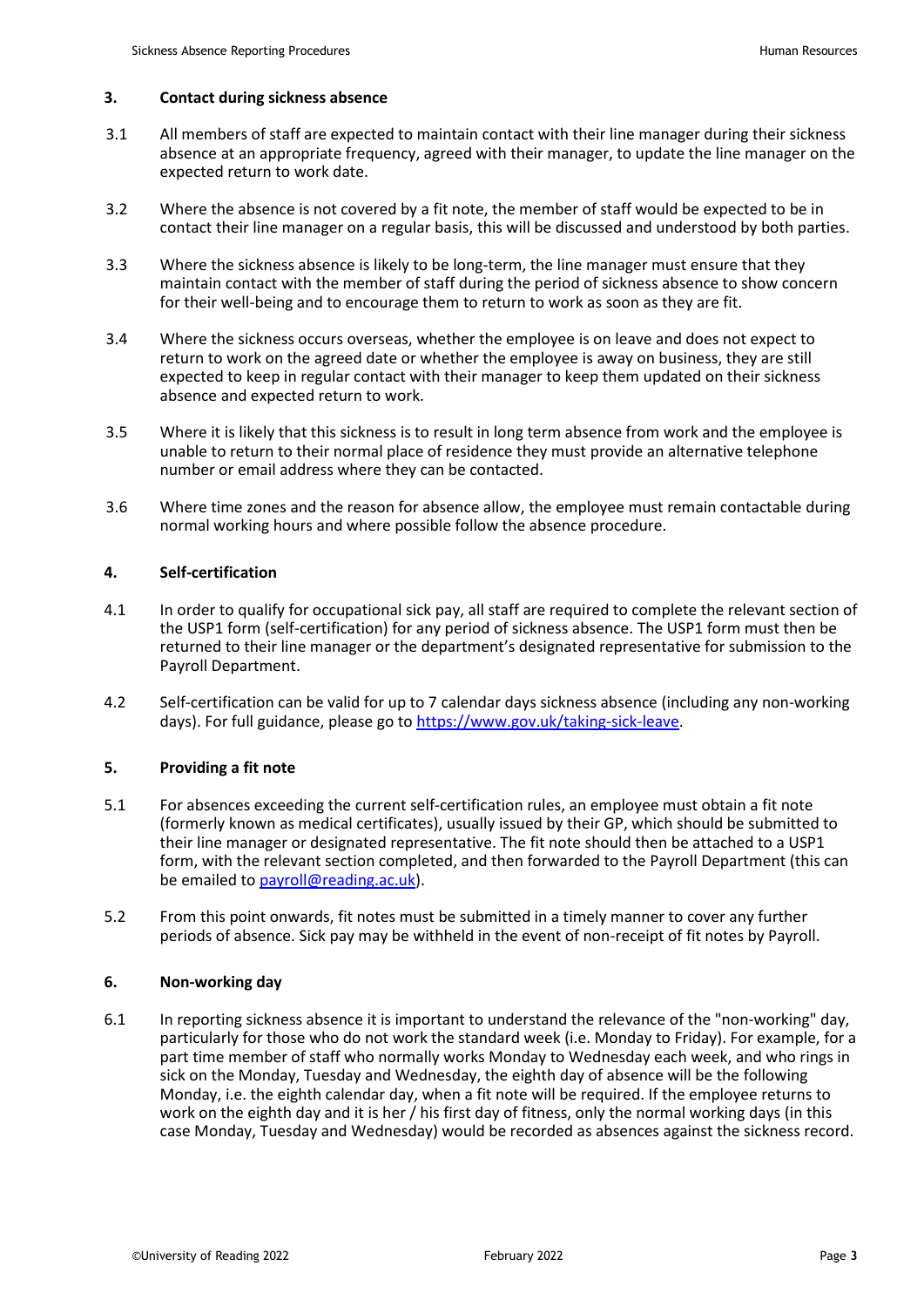#### <span id="page-3-0"></span>**7. Unauthorised absence**

- 7.1 Absence that has not been notified in accordance with this policy will be treated as unauthorised absence under the University's *Disciplinary Procedure*, unless a reason is subsequently given which the manager considers acceptable.
- 7.2 If a member of staff does not report for work and has not informed their immediate line manager or other senior member of staff why they have not attended for work, their line manager should make all reasonable efforts to contact them e.g. by telephone or in writing and should record any action taken.
- 7.3 Where the manager has been unable to make contact with the employee the manager should contact the relevant HR Partner/Adviser who will provide advice on the most suitable course of action to follow.
- 7.4 Failure to report sickness absence in accordance with this procedure may result in the loss of sick pay and may be dealt with under the University's *Disciplinary Procedure*.

#### <span id="page-3-1"></span>**8. Persistent short-term absences**

- 8.1 These absences will generally be for relatively minor illness or injury e.g. for such common ailments as flu, stomach upset, back pain etc. The absences may be due to a variety of reasons, or due to a persistent medical condition.
- 8.2 Where there appears to be a problem of persistent short absences the line manager should explore with the member of staff whether there are any underlying problems that are causing the absence and may refer them to Occupational Health.
- 8.3 As a guideline the following will normally be regarded as persistent short term absences and will trigger action under the University's *Ill Health Procedure*:
	- a. Three periods of sickness absence in a 3 month period;
	- Regular absence on certain days, e.g. Mondays or Fridays, long shift days, known busy days etc;
	- c. An employee may also be considered to have an unacceptable level of persistent short term absence where a combination of odd days, longer periods and patterns of absence cause the line manager concern.

# <span id="page-3-2"></span>**9. Pregnancy related sickness**

- 9.1 An employee who is absent due to a pregnancy-related illness during the four week period prior to their due date will be required to start their maternity leave on the date that they go off sick, and will be entitled to maternity pay and not sick pay. Days of pregnancy-related illness during this period may be disregarded if the employee wishes to defer the start of their maternity leave period, and a risk assessment does not indicate that carrying out work will endanger their pregnancy.
- 9.2 Pregnancy-related sickness absence should be recorded separately and will not be taken into account when looking at targets for absence levels.

#### <span id="page-3-3"></span>**10. Disability related sickness**

- 10.1 Disability related sickness absence will be managed in accordance with the Equality Act 2010 and related Codes of Practice and guidance, and advice on specific cases can be sought from your HR Partners/Adviser.
- 10.2 As a general rule when assessing trigger points for staff with disabilities, the line manager should separate absence as a result of disability from other sickness absence.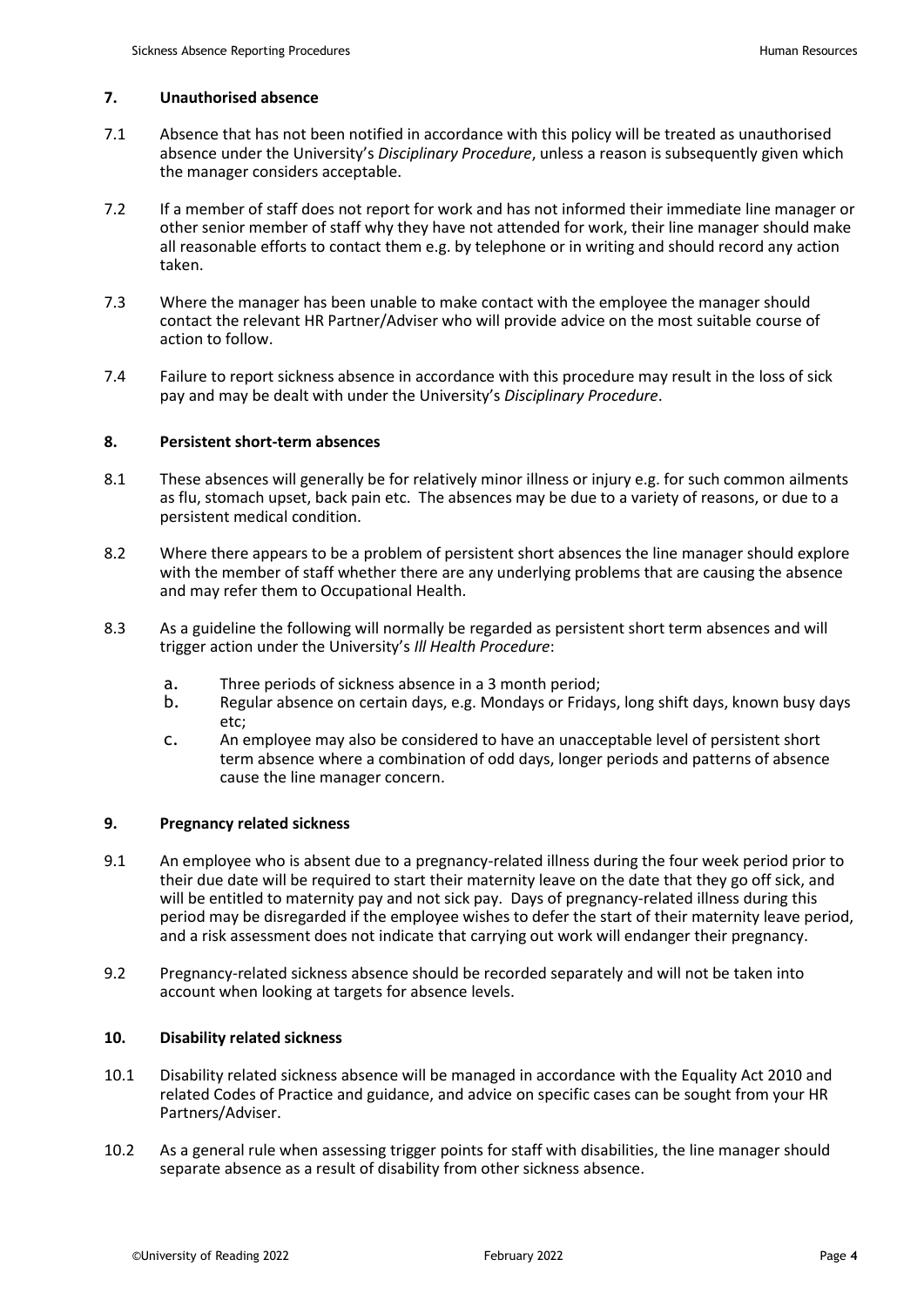# <span id="page-4-0"></span>**11. Return to work – return to work interview**

- 11.1 When a member of staff returns to work, their line manager should organise a return to work interview, this should happen for all periods of absence, regardless of whether the absence is for 1 day or 1 week. Where the employee is returning from long-term sickness absence, a meeting to discuss their return to work plan should have already taken place. However, it is still recommended that the line manager meet with the returning employee on their first day back to help ensure a successful rehabilitation to the work place.
- 11.2 These interviews should ideally be done on the employee's first day back at work.
- 11.3 In the interview the line manager will ask the member of staff about their illness and how well they have recovered. They will also complete with the member of staff a self-certificate (USP1) to cover the days of their illness.
- 11.4 The purpose of the return to work interview is:
	- a. To give the manager the opportunity to check that the employee is fit enough to return to work
	- b. To give the member of staff an opportunity to discuss any concerns he or she may have, and to identify any domestic, welfare or work related problems in an appropriate forum
	- c. To establish the reasons for the absence and complete the necessary sickness certification form
	- d. To inform the employee of the Employee Assistance Programme for advice and support
	- e. To raise the option of the member of staff seeing Occupational Health via a management referral or seek advice for counselling support.
	- f. To make the employee aware of any changes that may have occurred during his/her absence
	- g. To discuss any return to work programme or action plan, as appropriate.
- 11.5 If the member of staff has been absent for more than the self-certification period, they should provide a fit note from their GP. This should explain the nature of their illness and confirm they are fit to return to work.
- 11.6 If they have mentioned they have a medical condition or their absence was a result of an accident at work then the employee may be referred to the University's Occupational Health provider for their advice before their return to work.
- 11.7 USP1 form is required by Payroll to advise that the employee has returned to work.
- 11.8 A return to work interview form is available as a guide to line managers on what should be covered in the interview.

# <span id="page-4-1"></span>**12. Sickness during a period of paid holiday or unpaid leave**

- 12.1 Occasionally, a member of staff may become ill whilst they are taking a period of paid holiday or unpaid leave, and wish to have this absence classed as sick leave.
- 12.2 This is possible as long as the member of staff self-certification and fit note requirements in line with the length of their absence, confirming that they would not have been fit enough to carry out their usual duties at that time. Staff who provide this documentation can claim back annual leave and bank holidays but not closure days, which fall during the absence period. These days can then be taken at another point in the annual leave year or within 3 months of the end of the leave year, depending on when the sickness absence occurs.
- 12.3 Members of staff who have fallen ill while abroad should also provide a doctor's certificate on their return to work.
- 12.4 Where a member of staff falls ill overseas during a period of planned annual leave the University may request to see evidence of when the employee's return flight to the UK was booked.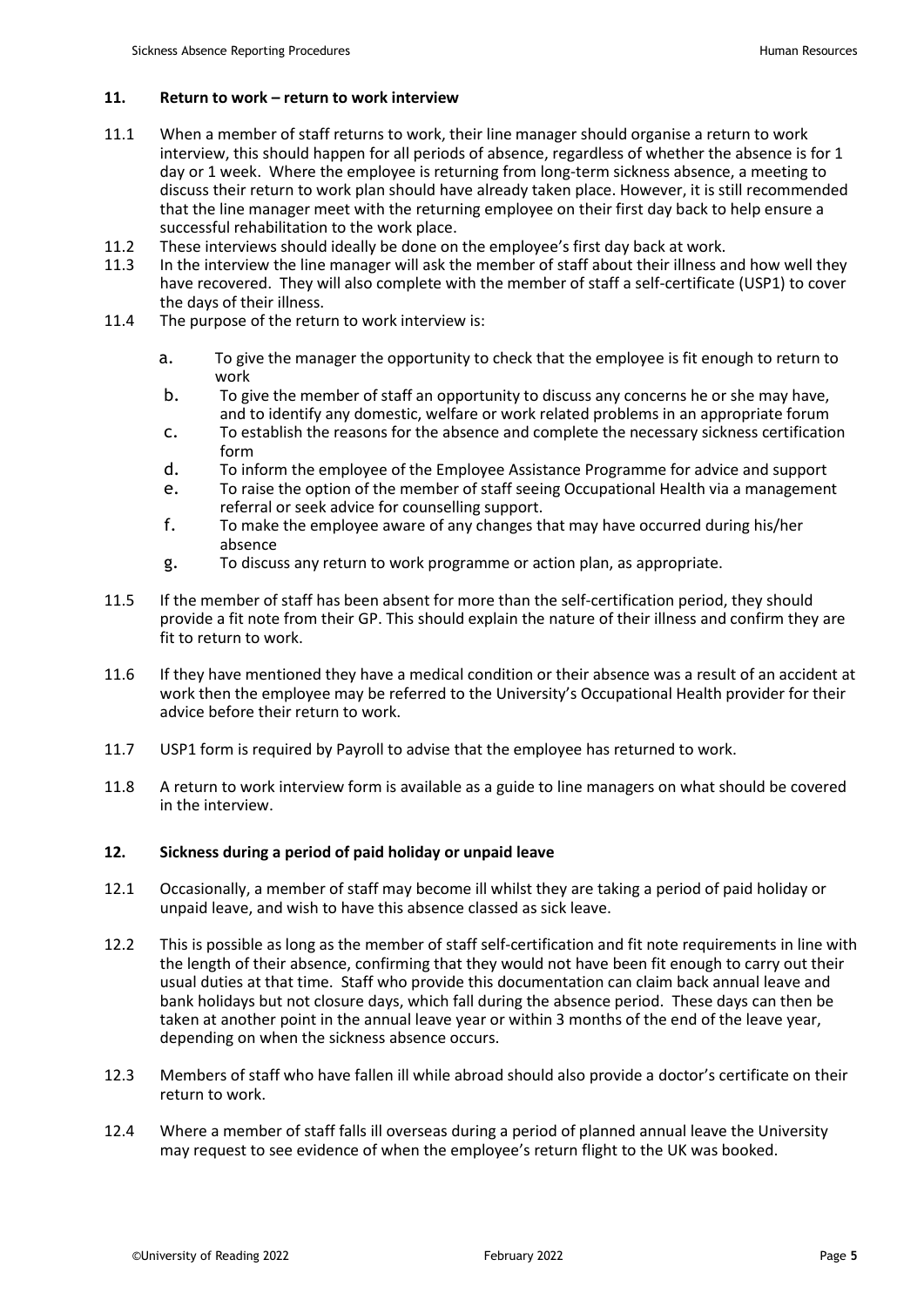- 12.5 Where it is likely that this sickness is to result in long term absence from work and the employee is unable to return to their normal place of residence they must provide an alternative telephone number or email address where they can be contacted.
- 12.6 Where time zones and the reason for absence allow the employee must remain contactable during normal working hours and be able to participate in this sickness absence procedure.
- 12.7 If the employee's sickness abroad is for a prolonged period then the University will require a sickness certificate in the interim period. Please seek advice from the relevant HR Partner/Adviser if unsure on when to request a sick certificate.
- <span id="page-5-0"></span>12.8 Post-dated certificates, covering a period prior to the doctor's appointment will not be accepted.

# **13. Pay whilst off sick**

- 13.1 Entitlement to occupational sick pay as detailed in the table below will be governed by the length of service (as determined by the date you start your continuous employment with the University) at the commencement of the period of absence.
- 13.2 During absence on full pay, you will receive your normal pay. Any payment received on your behalf under the SSP scheme will be deducted from the amount payable by the University to ensure you receive your normal full pay. During absence on half pay, you will receive half your normal salary. SSP will be paid in addition to half pay to those eligible for it provided that no combination of payments exceeds full pay. For further details on SSP please contact the HR Partner/Adviser.
- 13.3 The allowances set out below are the maximum provision in any rolling 12 month period. The rate of pay you receive is calculated by adding together the total number of work days of sickness absence (on full or half pay) you have taken during the 12 months immediately preceding the first date of your current absence, and deducting this from your full/half pay allowance. In aggregating the periods of absence, no account shall be taken of any unpaid absence on sick leave.

| Length of Service*                              | <b>Contractual Sick Pay</b>               |
|-------------------------------------------------|-------------------------------------------|
| 1 month or less                                 | $\overline{\phantom{0}}$                  |
| more than 1 month, up to and including 6 months | 4 weeks' full pay in any 12 month period  |
| more than 6 months, up to and including 3 years | 26 weeks' full pay in any 12 month period |
| More than 3 years                               | 26 weeks' full pay and 26 weeks' half pay |
|                                                 | in any 12 month period                    |

# <span id="page-5-1"></span>**14. Doctor, dentist and hospital appointments**

- 14.1 Routine appointments, wherever possible, should be arranged outside of normal working hours. If this is not possible, then the member of staff should try to make an appointment at the start or the end of the working day. They would be expected to agree any time out of the workplace with their line manager in advance of the appointment and also agree with their line manager how they will make up the time.
- 14.2 It is always necessary to apply some discretion when dealing with non-routine health related appointments. In these circumstances, a line manager can reserve the right to have sight of an appointment card.

# <span id="page-5-2"></span>**15. Accidents, injuries and industrial diseases**

15.1 An employee who has an accident, incident or near miss event (that could have resulted in injury or ill-health) that occurs whilst they are at work must report it to their immediate supervisor or Area Health and Safety Co-ordinator.